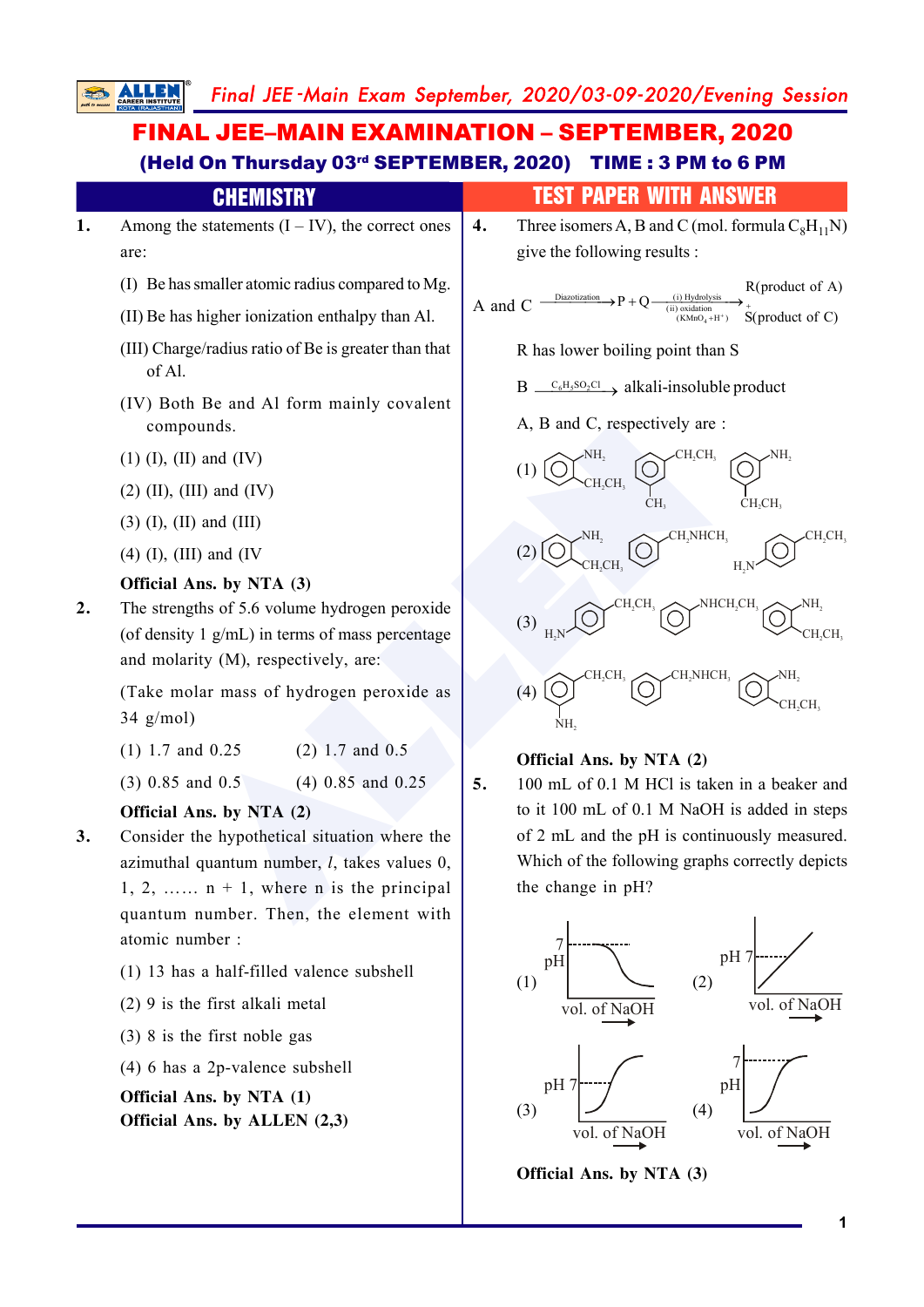- **6.** The incorrect statement(s) among  $(a) (d)$ regarding acid rain is (are) :
	- (a) It can corrode water pipes.
	- (b) It can damage structures made up of stone.
	- (c) It cannot cause respiratory ailments in animals.
	- (d) It is not harmful for trees
	- (1) (c) and (d)
	- (2) (a), (b) and (d)
	- (3) (c) only
	- (4) (a), (c) and (d)

### **Official Ans. by NTA (2)**

- **7.** The five successive ionization enthalpies of an element are 800, 2427, 3658, 25024 and 32824 kJ mol–1. The number of valence electrons in the element is :
	- $(1) 2$  (2) 3
	- $(3)$  4  $(4)$  5

### **Official Ans. by NTA (2)**

- Ans. by NTA (2)<br>
successive ionization enthalpies of an<br>
re 800, 2427, 3658, 25024 and 32824<br>
The number of valence electrons in<br>
ent is :<br>
(2) 3<br>
(4) sodium stearate to pure tolue<br>
official Ans. by NTA (2)<br>
official Ans. **8.** A mixture of one mole each of  $H_2$ , He and  $O_2$ each are enclosed in a cylinder of volume V at temperature T. If the partial pressure of  $H_2$  is 2 atm, the total pressure of the gases in the cylinder is :
	- (1) 14 atm (2) 22 atm
	- (3) 6 atm (4) 38 atm

### **Official Ans. by NTA (3)**

- **9.** The d-electron configuration of  $[Ru(en)_3]Cl_2$ and  $[Fe(H<sub>2</sub>O)<sub>6</sub>]Cl<sub>2</sub>$ , respectively are :
	- (1)  $t_{2g}^4 e_g^2$  and  $t_{2g}^6 e_g^0$
	- (2)  $t_{2g}^6 e_g^0$  and  $t_{2g}^6 e_g^0$
	- (3)  $t_{2g}^6 e_g^0$  and  $t_{2g}^4 e_g^2$
	- (4)  $t_{2g}^4 e_g^2$  and  $t_{2g}^4 e_g^2$

### **Official Ans. by NTA (3)**

**10.** An ionic micelle is formed on the addition of :



excess water to liquid



(3) liquid diethyl ether to aqueous NaCl solution

(4) sodium stearate to pure toluene

### **Official Ans. by NTA (2)**

**11.** The decreasing order of reactivity of the following compounds towards nucleophilic substitution  $(S_N^2)$  is :



(I)







(1)  $(IV) > (II) > (III) > (I)$ (2) (II) > (III) > (IV) > (I) (3) (II) > (III) > (I) > (IV) (4) (III) > (II) > (IV) > (I) **Official Ans. by NTA (2)**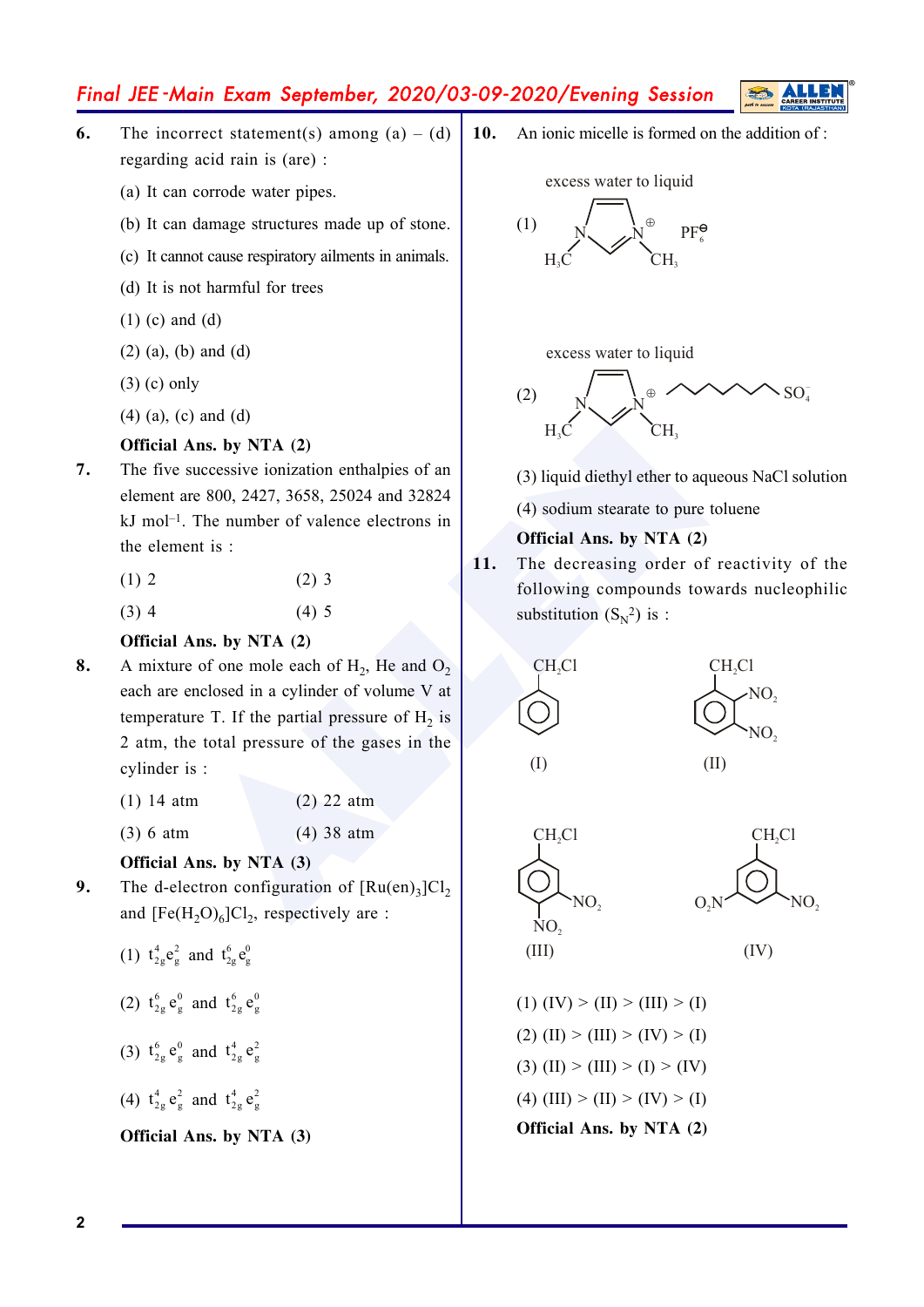**12.** The major product in the following reaction is :







### **Official Ans. by NTA (4)**

**13.** The increasing order of the reactivity of the following compound in nucleophilic addition reaction is :

Propanal, Benzaldehyde, Propanone, Butanone

- (1) Butanone < Propanone < Benzaldehyde < Propanal
- (2) Benzaldehyde < Butanone < Propanone < Propanal
- (3) Propanal < Propanone < Butanone < Benzaldehyde
- (4) Benzaldehyde < Propanal < Propanone < Butanone

### **Official Ans. by NTA (1)**

- **14.** The incorrect statement is :
	- (1) In manganate and permanganate ions, the  $\pi$ -bonding takes place by overlap of p-orbitals of oxygen and d-orbitals of manganese
	- (2) Manganate ion is green in colour and permanganate ion in purple in colour
	- (3) Manganate and permanganate ions are paramagnetic
	- (4) Manganate and permanganate ions are tetrahedral

### **Official Ans. by NTA (3)**

**15.** The compound A in the following reaction is :

A  
\n
$$
\frac{1}{1-\text{BuOH}}
$$
\nB  
\n
$$
\frac{1-\text{BuOH}}{1-\text{Heat}}
$$
\nC  
\n
$$
\frac{1}{(i)}\sum_{\text{one. } i} \text{B } \frac{1}{(ii)}\sum_{\text{one. } i} \text{C } \text{F} \text{D}
$$
\nC  
\n
$$
\frac{1}{(ii)}\sum_{\text{one. } i} \text{C } \frac{1}{(ii)}\sum_{\text{one. } i} \text{C } \text{F} \text{D}
$$
\nC  
\n
$$
\frac{1}{(ii)}\sum_{\text{one. } i} \text{C } \text{F} \text{D}
$$
\nC  
\n
$$
\frac{1}{(iii)}\sum_{\text{one. } i} \text{C } \text{F} \text{D}
$$
\nC  
\n
$$
\frac{1}{(iv)}\sum_{\text{one. } i} \text{C } \text{F} \text{D}
$$
\nC  
\n
$$
\frac{1}{(v)}\sum_{\text{one. } i} \text{C } \text{F} \text{D}
$$
\nC  
\n
$$
\frac{1}{(v)}\sum_{\text{one. } i} \text{C } \text{F} \text{D}
$$
\nD  
\n
$$
\frac{1}{\text{Ba(OH)}_{i}} \Rightarrow \text{H}_{i} \text{C} - \text{C} + \text{C} - \text{CH}_{i}
$$
\nE  
\n
$$
\frac{1}{\text{A}}\sum_{\text{one. } i} \text{C } \text{H}_{i}
$$
\nD  
\n
$$
\frac{1}{\text{Ba(OH)}_{i}} \Rightarrow \text{H}_{i} \text{C} - \text{C} + \text{C} - \text{CH}_{i}
$$
\nE  
\n
$$
\frac{1}{\text{A}}\sum_{\text{one. } i} \text{C } \text{H}_{i}
$$
\nD  
\n
$$
\frac{1}{\text{Ba(OH)}_{i}} \Rightarrow \text{H}_{i} \text{C} - \text{C} + \text{C} - \text{CH}_{i}
$$
\nE  
\n
$$
\frac{1}{\text{A}}\sum_{\text{one. } i} \text{C } \text{H}_{i}
$$
\nE  
\n
$$
\frac{1}{\text{A}}\sum
$$

**Official Ans. by NTA (3)**

**16.** Consider the following molecules and statements related to them :



- (a)  $(B)$  is more likely to be crystalline than  $(A)$
- (b) (B) has higher boiling point than (A)

(c) (B) dissolves more readily than (A) in water Identify the correct option from below :

(1) only (a) is true  $(2)$  (a) and (c) are true (3) (b) and (c) are true  $(4)$  (a) and (b) are true **Official Ans. by NTA (3) Official Ans. by ALLEN (2, 3 & 4)**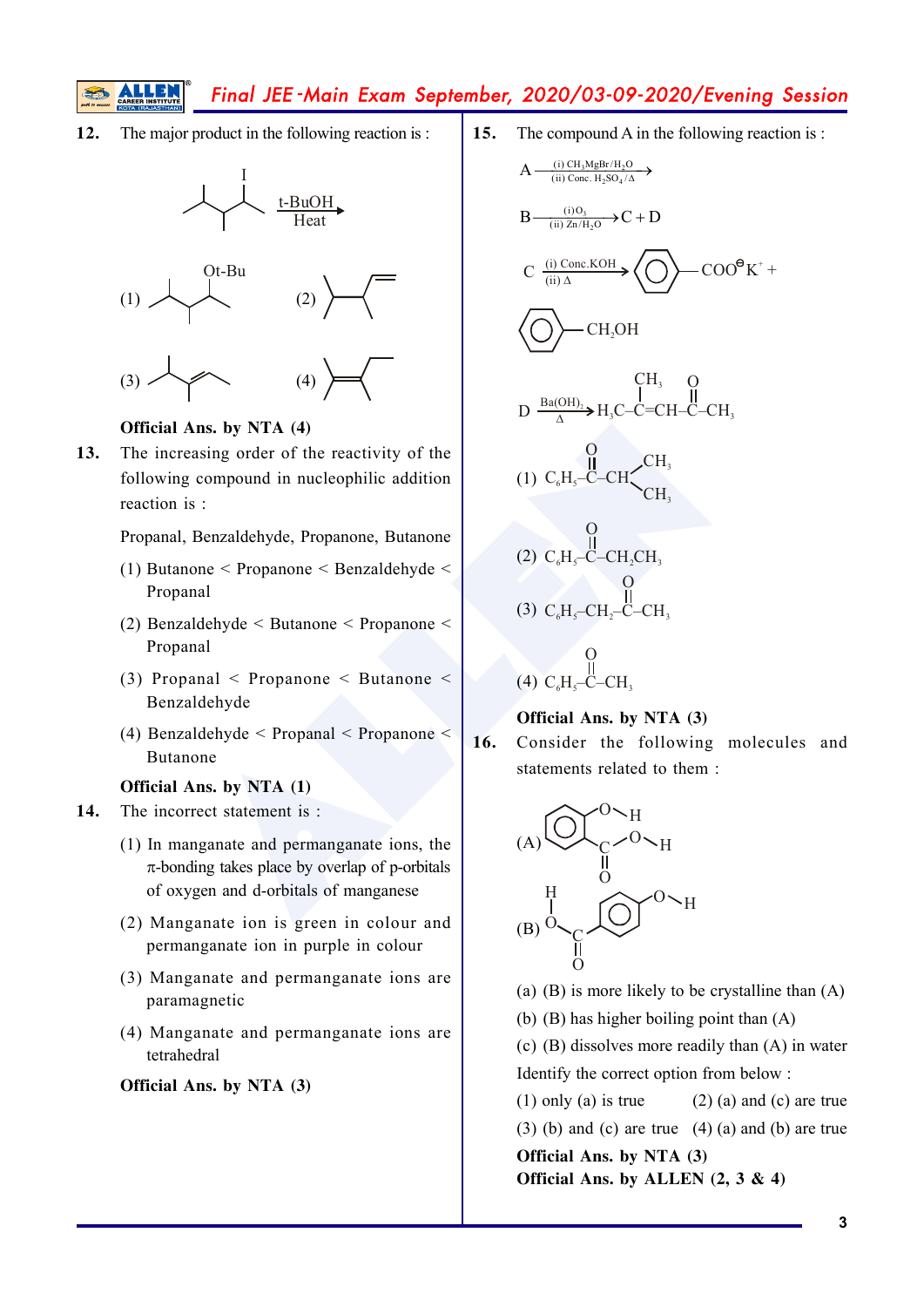**17.** Consider the following reaction :



Chromic P'<br>anhydride

The product 'P' gives positive ceric ammonium nitrate test. This is because of the presence of which of these  $-OH$  group(s)?

- (1) (c) and (d)
- (2) (b) only
- (3) (d) only
- (4) (b) and (d)

### **Official Ans. by NTA (2)**

- **18.** Match the following drugs with their therapeutic actions :
	- (i) Ranitidine (a) Antidepressant
	- (ii) Nardil (b) Antibiotic

(Phenelzine)

- (iii)Chloramphenicol (c) Antihistamine
- (iv)Dimetane (d) Antacid
	-

(Brompheniramine)

### (e) Analgesic

- (1) (i)-(a); (ii)-(c); (iii)-(b); (iv)-(e)
- (2) (i)-(e); (ii)-(a); (iii)-(c); (iv)-(d)
- (3) (i)-(d); (ii)-(a); (iii)-(b); (iv)-(c)
- (4) (i)-(d); (ii)-(c); (iii)-(a); (iv)-(e)

### **Official Ans. by NTA (3)**

**19.** For the reaction  $2A + 3B + \frac{3}{5}C$ 2  $\rightarrow$  3P, which statement is correct ?

$$
(1) \frac{dn_A}{dt} = \frac{dn_B}{dt} = \frac{dn_C}{dt}
$$

(2) 
$$
\frac{dn_A}{dt} = \frac{2}{3} \frac{dn_B}{dt} = \frac{3}{4} \frac{dn_C}{dt}
$$

(3) 
$$
\frac{dn_A}{dt} = \frac{3}{2} \frac{dn_B}{dt} = \frac{3}{4} \frac{dn_C}{dt}
$$

(4) 
$$
\frac{dn_A}{dt} = \frac{2}{3} \frac{dn_B}{dt} = \frac{4}{3} \frac{dn_C}{dt}
$$

### **Official Ans. by NTA (4)**

These -OH group(s) ?<br>
at 3 dt 3 dt<br>
d (d)<br>
1<br>
1<br>
1<br>
al (d)<br>
1<br>
4 d (d)<br>
1<br>
4 d (d)<br>
1<br>
20. Complex A has a composition of<br>
1<br>
1<br>
1<br>
1<br>
ic actions :<br>
ic actions :<br>
(a) Antidepressant<br>
(b) Antibiotic<br>
(c) Antihistamine<br>
(d) **20.** Complex A has a composition of  $H_{12}O_6Cl_3Cr$ . If the complex on treatment with conc.  $H_2SO_4$ loses 13.5% of its original mass, the correct molecular formula of A is :

[Given : atomic mass of  $Cr = 52$  amu and  $Cl = 35$  amu]

$$
(1) [Cr(H2O)5Cl]Cl2 · H2O
$$

(2)  $[Cr(H<sub>2</sub>O)<sub>3</sub>Cl<sub>3</sub>] \cdot 3H<sub>2</sub>O$ 

- (3)  $[Cr(H<sub>2</sub>O)<sub>4</sub>Cl<sub>2</sub>]Cl \cdot 2H<sub>2</sub>O$
- (4)  $[Cr(H<sub>2</sub>O)<sub>6</sub>]Cl<sub>3</sub>$

### **Official Ans. by NTA (3)**

**21.** An acidic solution of dichromate is electrolyzed for 8 minutes using 2A current. As per the following equation

 $Cr_2O_7^{2-} + 14H^+ + 6e^- \rightarrow 2Cr^{3+} + 7H_2O$ 

The amount of  $Cr^{3+}$  obtained was 0.104 g. The efficiency of the process $(in\%)$  is

(Take :  $F = 96000$  C, At. mass of chromium = 52)

**Official Ans. by NTA (60)**

 $\mathcal{L}=\mathcal{L}$